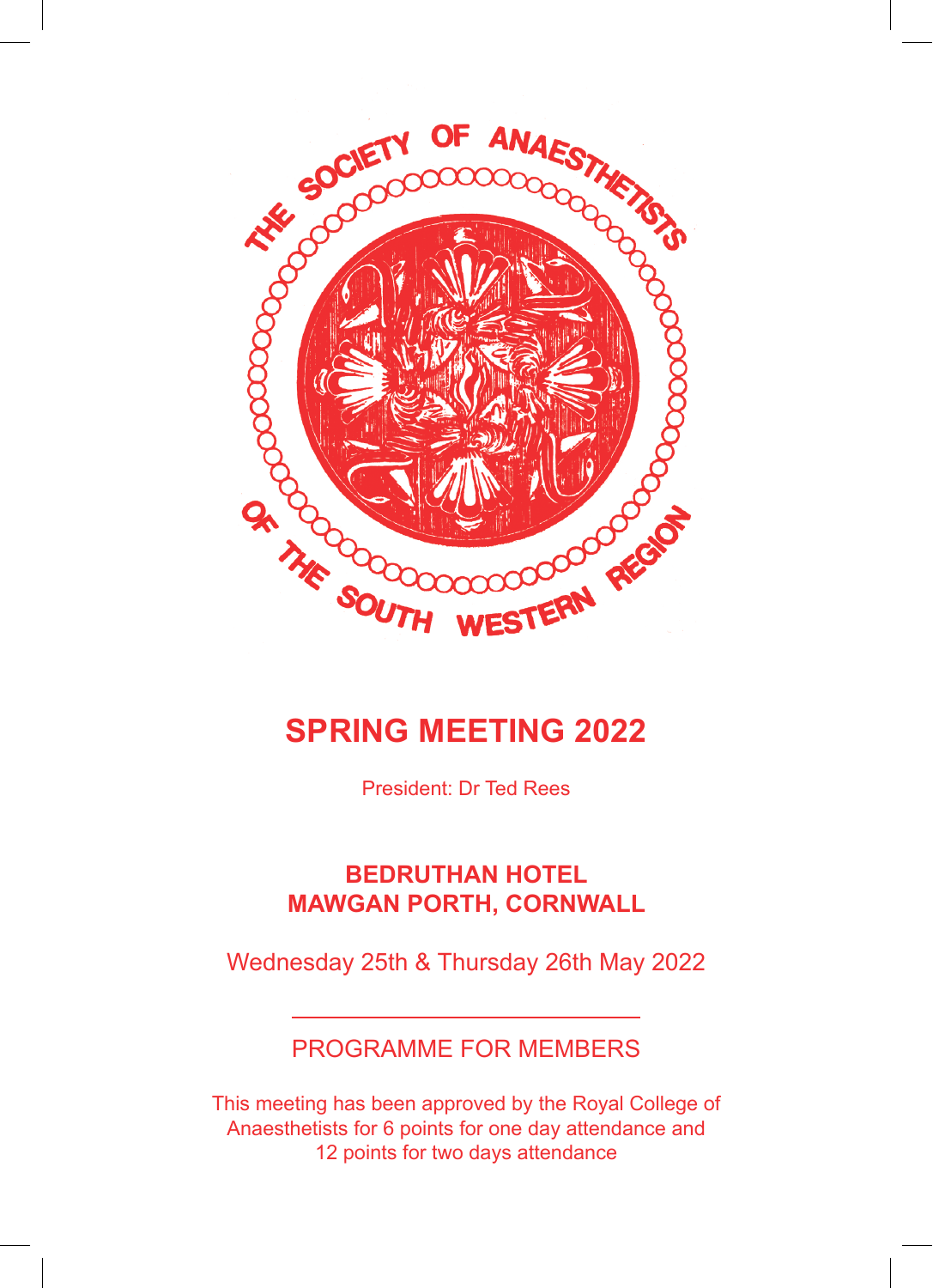# **WEDNESDAY 25th May 2022**

| 0900 - 0950 | <b>Registration and Coffee</b><br><b>Trade and Poster Exhibition</b>                                                                                                                                                                                            |
|-------------|-----------------------------------------------------------------------------------------------------------------------------------------------------------------------------------------------------------------------------------------------------------------|
| 0950 - 1000 | <b>Welcome by Dr Ted Rees, President, SASWR</b>                                                                                                                                                                                                                 |
| 1000 - 1100 | <b>SESSION I</b><br><b>Perioperative Medicine: Quality Care</b><br><b>Chair: Dr Gary Matthews</b>                                                                                                                                                               |
|             | <b>Enhanced Post-Operative Care (EPOC):</b><br>The Solution to Planned Recovery of Surgery:<br><b>Development Challenges</b><br>Dr Ian Densham, Consultant Vascular Anaesthetist<br>Anaesthetist EPOC Lead, CPET Practitioner<br><b>Royal Cornwall Hospital</b> |
|             | <b>Tobacco Addition: Gold Standard Approach:</b><br><b>Make every contact count</b><br>Dr Matt Evison, Consultant Chest Physician, CURE Project<br><b>Clinical Lead Wythenshawe Hospital</b><br><b>Manchester University NHS Foundation Trust</b>               |
| 1100 - 1130 | <b>Coffee, Trade &amp; Poster Exhibition</b>                                                                                                                                                                                                                    |
| 1130 - 1230 | <b>SESSION II</b><br><b>Peri-Operative Medicine: Optimisation</b><br><b>Chair: Dr Gary Matthews</b>                                                                                                                                                             |
|             | How can we get Peri-operative Shared Decision<br><b>Making Right?</b><br>Dr Anne-Marie Bougeard, Consultant Anaesthetist<br><b>Perioperative Medicine Lead</b><br><b>University Hospitals Dorset</b>                                                            |
|             | <b>Peri-Operative Outcomes:</b><br>Do we know what happens to our patients?<br>Can we consent effectively? The RADAR BI Cube<br>Dr Rob Hartley, Consultant Anaesthetist<br><b>EPOC Lead, CPET Practitioner</b><br><b>Royal Cornwall Hospital</b>                |
| 1230 - 1330 | <b>Lunch, Trade &amp; Poster Exhibition</b>                                                                                                                                                                                                                     |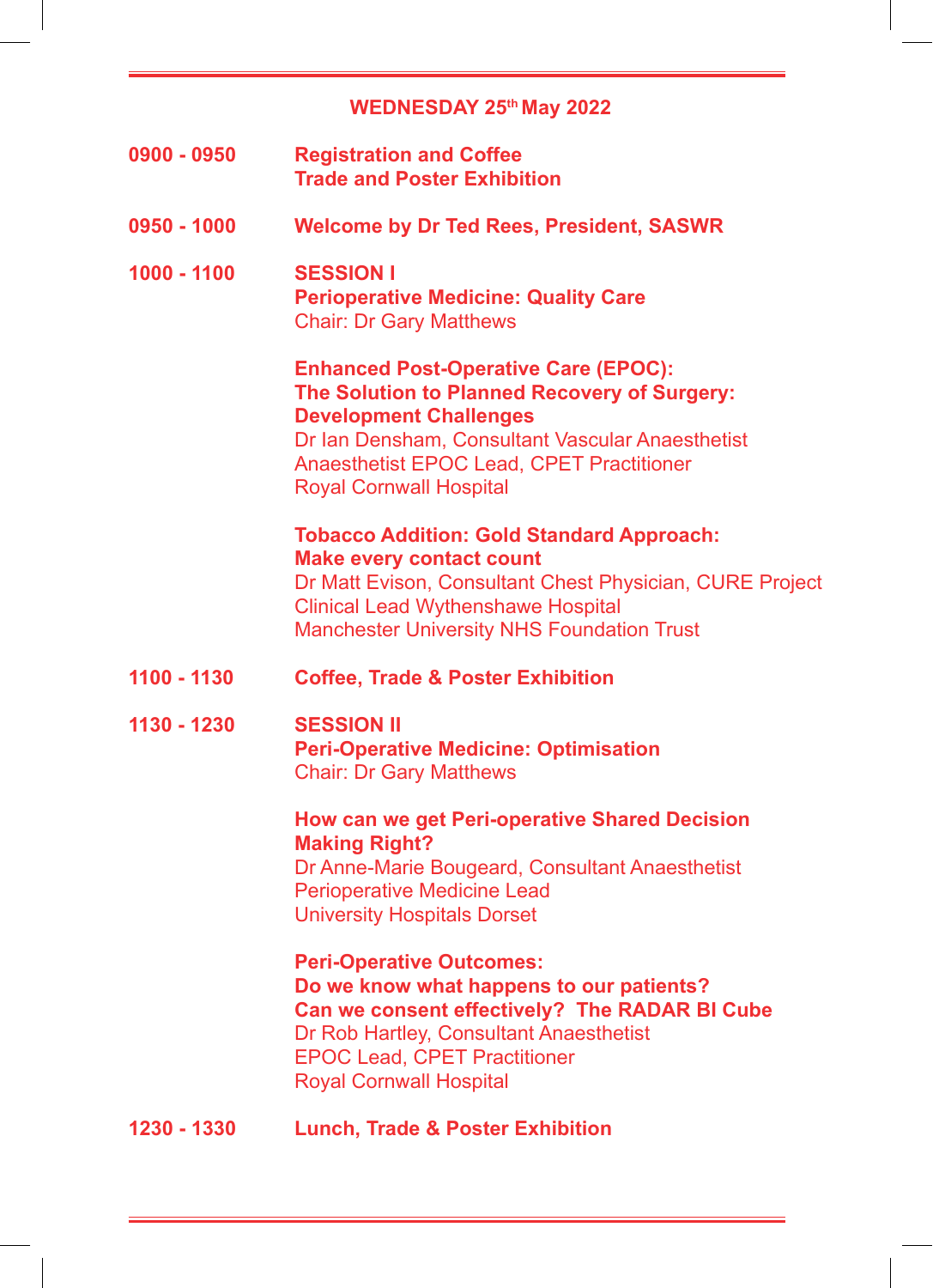|              | <b>Compassionate Leadership and Support</b><br>Chair: Dr Layth Tameem                                                                                          |
|--------------|----------------------------------------------------------------------------------------------------------------------------------------------------------------|
|              | <b>Dark Leadership and Harry Potter</b><br>Dr Layth Tameem, Consultant Anaesthetist<br><b>Royal Cornwall Hospital</b>                                          |
|              | <b>Well and Resilient Doctors (WARD Program)</b><br>Dr Andy Savva, Trainee Anaesthetist<br><b>University Hospitals Plymouth</b>                                |
|              | <b>RCOA and Trainee Exam Support Systems</b><br>Dr Patrick Hopton, Consultant Anaesthetist<br><b>Royal Cornwall Hospital</b>                                   |
| 1430 - 1500  | <b>Tea &amp; Trade &amp; Poster Exhibition</b>                                                                                                                 |
| 1500 - 1600  | <b>SESSION IV</b><br><b>Sustainable Anaesthesia</b><br><b>Chair: Dr Roger Langford</b>                                                                         |
|              | <b>Sustainability and RCHT</b><br>Dr Paul Rich, Consultant Anaesthetist<br><b>Environmental Sustainability Lead</b><br><b>Royal Cornwall Hospital</b>          |
|              | <b>Nitrous Oxide: System and infrastructure change</b><br>Dr Miraj Patel, Anaesthetic Trainee<br><b>Royal Cornwall Hospital</b>                                |
|              | Sage Tech: Where we are now in the South West?<br>Dr Matt Gopal, Head of Clinical Engagement<br>Sagetech                                                       |
|              | My Carbon Footprint: what can I do?<br>Dr Tom Pierce, Consultant Cardiac Anaesthetist<br><b>Environmental Adviser to the RCoA</b><br>University of Southampton |
|              | <b>Environmental Panel Discussion</b><br>Chaired by Roger Langford, including questions to presenters                                                          |
| 1900<br>2000 | <b>President's Reception</b><br><b>The Society Dinner (Smart Casual)</b><br>Bedruthan Hotel & Spa                                                              |

**1330 - 1430 SESSION III**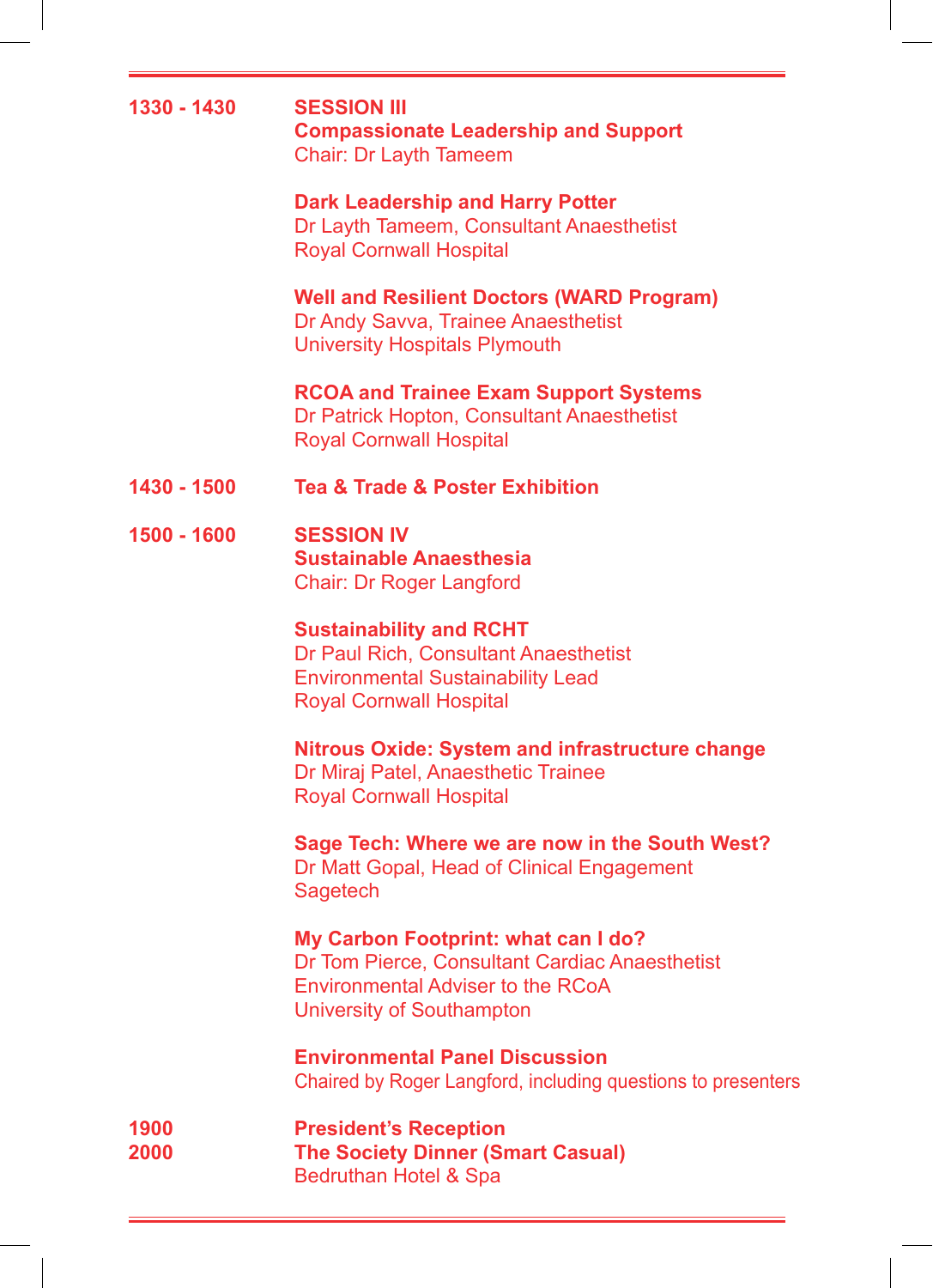## **THURSDAY 26th May 2022**

**0900 - 0930 Registration and Coffee Trade and Poster Exhibition**

**0930 - 1030 SESSION V Regional Revolution** Chair: Dr Patrick Hopton

> **Extending the Art of Regional (ESP and beyond)** Dr Carl Hillerman, Consultant Anaesthetist University Hospitals Coventry and Warwickshire NHS Trust

**Regional Anaesthesia – What next?** Dr David Burkitt-St Laurent, Consultant Anaesthetist Royal Cornwall Hospital

- **1030 1100 Coffee, Trade & Poster Exhibition**
- **1100 1200 SESSION VI Global Anaesthesia** Chair: Dr Georgia Brooker

**Orthopaedic trauma in Kenya** Dr Will Jewell, Consultant Anaesthetist Royal Cornwall Hospital

**Supplementary Oxygen in Unusual Environments** Dr Ryan Jackson, Trauma and Transfer Consultant Royal Cornwall Hospital

- **1200 1300 Lunch, Trade & Poster Exhibition**
- **1330 14.30 SESSION VII Trainee Session** Chair: Dr Roger Langford

**SWARM and STAR update** Dr Anna Ratcliffe, SWARM Chairwoman University Hospitals Plymouth NHS Trust

**Trainee Poster Prize Presentations**

**1430 - 1500 Tea & Trade & Poster Exhibition**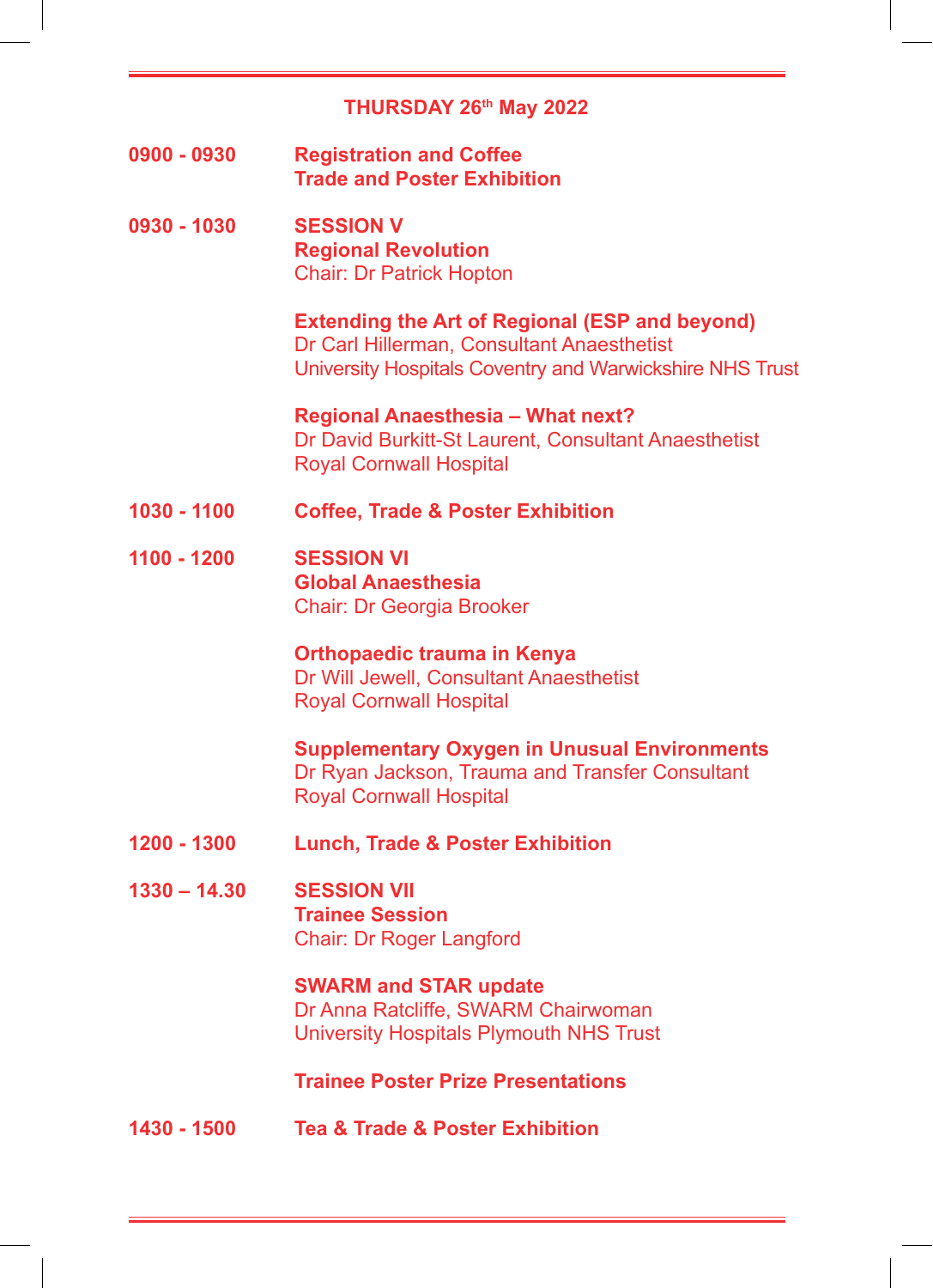## **1500 - 1600 SESSION VIII Trauma in a Rural Environment** Chair: Dr Kate Sharpe

### **Major Trauma in Cornwall**

Dr Ben Warrick, Consultant Anaesthetist Trauma and Transfer Consultant, BASICS Doctor Speciality Director for Major Trauma Royal Cornwall Hospital

#### **Cornwall Air Ambulance: Implementing a Pre-Hospital Blood Service**

Mr Kris Lethbridge and Dr David Connor Cornwall Air Ambulance Intensive Care Department Royal Cornwall Hospital

- **1600 Prize Giving**
- **1615 Closing Remarks** Dr Nick Marshall, Consultant Anaesthetist Speciality Director Royal Cornwall Hospital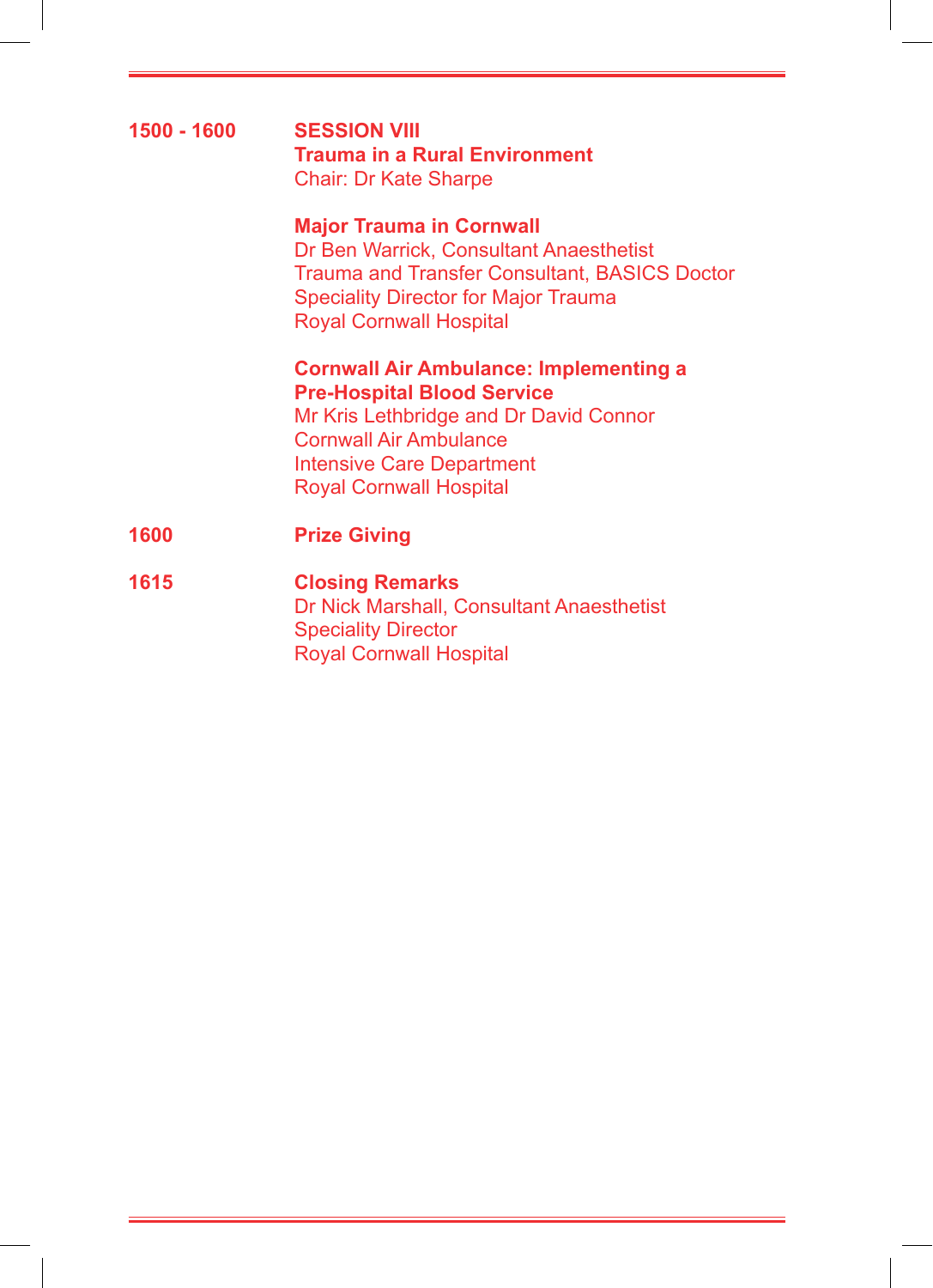## **PAST PRESIDENTS**

| 1947-48 | E.G. BRADBEER, MRCS LRCP FFARCS                        |
|---------|--------------------------------------------------------|
| 1948-49 | T.T.P. MURPHY, OBE TD BSc MD FFARCS                    |
| 1949-50 | <b>J.R.J. BEDDARD, MRCS LRCP FFARCS</b>                |
| 1950-51 | G. L. FENELEY, MB ChB MRCS LRCP FFARCS                 |
| 1951-52 | R.F. WOOLMER, VRD BA BM BCh FFARCS                     |
| 1952-53 | R.A. LATTEY, MB ChB FFARCS                             |
| 1953-54 | A.P. GORHAM, CStJ MB ChB MRCS LRCP FFARCS              |
| 1954-55 | J.L. GRIFFIN, MB ChB MRCS LRCP FFARCS                  |
| 1955-56 | Sir ROBERT MACINTOSH, MA DM FRCSEd FFARCS              |
| 1956-57 | <b>ARTHUR TOM, MRCS LRCP FFARCS</b>                    |
| 1957-58 | J. MONTGOMERIE, MB ChB MRCS LRCP FFARCS                |
| 1958-59 | D. HASTINGS-MOORE, TD MRCS LRCP FFARCS                 |
| 1959-60 | R.E. ANGEL, MB BS MRCS LRCP FFARCS                     |
| 1960-61 | H. CHEETHAM-HILL, MA BM BCh FFARCS                     |
| 1961-62 | T. HOWELL-HUGHES, MRCS LRCP FFARCS DA                  |
| 1962-63 | P.T. NORTHOVER, MD MB ChB FFARCS                       |
| 1963-64 | <b>VIOLET FRY, MB ChB MRCS LRCP DA</b>                 |
| 1964-65 | <b>J.W. REDGATE, MRCS LRCP FFARCS</b>                  |
| 1965-66 | J. CLUTTON-BROCK, MA MB BChir FFARCS DA                |
| 1966-67 | T.B. PITTS, MA MB BChir DA                             |
| 1967-68 | T.R. STEEN, MA MB BChir MRCS LRCP FFARCS               |
| 1968-69 | H. GORDON-NEILL, MB ChB MRCP FFARCS DA                 |
| 1969-70 | J.H. CHALLENGER, TD MB ChB FFARCS DA                   |
| 1970-71 | R. BRYCE-SMITH, MA DM BCh FFARCS DA                    |
| 1971-72 | K.J. POWELL, MB BS MRCS LRCP FFARCS DA                 |
| 1972-73 | T.N.P. WILTON, MA MRCS LRCP FFARCS DA                  |
| 1973-74 | J.A. SMITH, MA MB BCh FFARCS DA                        |
| 1974-75 | <b>J.F. PELMORE, MRCS LRCP FFARCS DA</b>               |
| 1975-76 | <b>B.R. LITTLE, MRCS LRCP FFARCS DA</b>                |
| 1976-77 | BARBARA M.Q. WEAVER, PhD DVA FRCVS                     |
| 1977-78 | O.P. DINNICK, MB BS MRCS LRCP FFARCS                   |
| 1978-79 | Surgeon Captain N.G.B. HERSEY, MB BS FFARCS            |
| 1979-80 | D.L. PRYER, MB BS FFARCS                               |
| 1980-81 | G.W. BURTON, BSc MB ChB FRCA DA DObst. RCOG            |
| 1981-82 | AILEEN K. ADAMS, CBE MB ChB DA FRCA                    |
| 1982-83 | B.J. MUIR, OBE TD MB BChir FRCA                        |
| 1983-84 | J.B. BOWES, MB BS FRCA                                 |
| 1984-85 | <b>THOMAS B BOULTON, OBE, MD, FRCA</b>                 |
| 1985-86 | D.H. SHORT, RD MB BS FRCA                              |
| 1986-87 | J.S. MILLER, MB BS FRCA DA                             |
| 1987-88 | <b>J.A.I.T. CLEMENT, MB BS FRCA DA</b>                 |
| 1988-89 | M.T. INMAN, RD MB BS FRCA DA DCH DObst. RCOG           |
| 1989-90 | Air Commodore C.A.B. McLAREN, MB BS FRCA               |
| 1990-91 | J.S.M. ZORAB, MRCS LRCP DAEng FRCA                     |
| 1991-92 | C. PRYS-ROBERTS, MA DM PhD FRCA FANZCA FCM(SA) FCARCSI |
| 1992-93 | M.E. WILSON, RD MB ChB PhD FRCA                        |
| 1993-94 | R. GREENBAUM, MB ChB FRCA DObst. RCOG                  |
| 1994-95 | J.N. POWELL, BAMB BCh LRCP MRCS FRCA                   |
| 1995-96 | N.F. HARLEY, MB BS MRCS LRCP FRCA                      |
| 1996-97 | T.A. THOMAS, MB ChB FRCA                               |
| 1997-98 | P.J.F. BASKETT, BAMB BCh BAO FRCA MRCP DipIMC RCS(Ed)  |
| 1998-99 | <b>B.W. PERRISS, BSc MBBS FRCA</b>                     |
| 1999-20 | R. J. ELTRINGHAM, MB ChB FRCA                          |